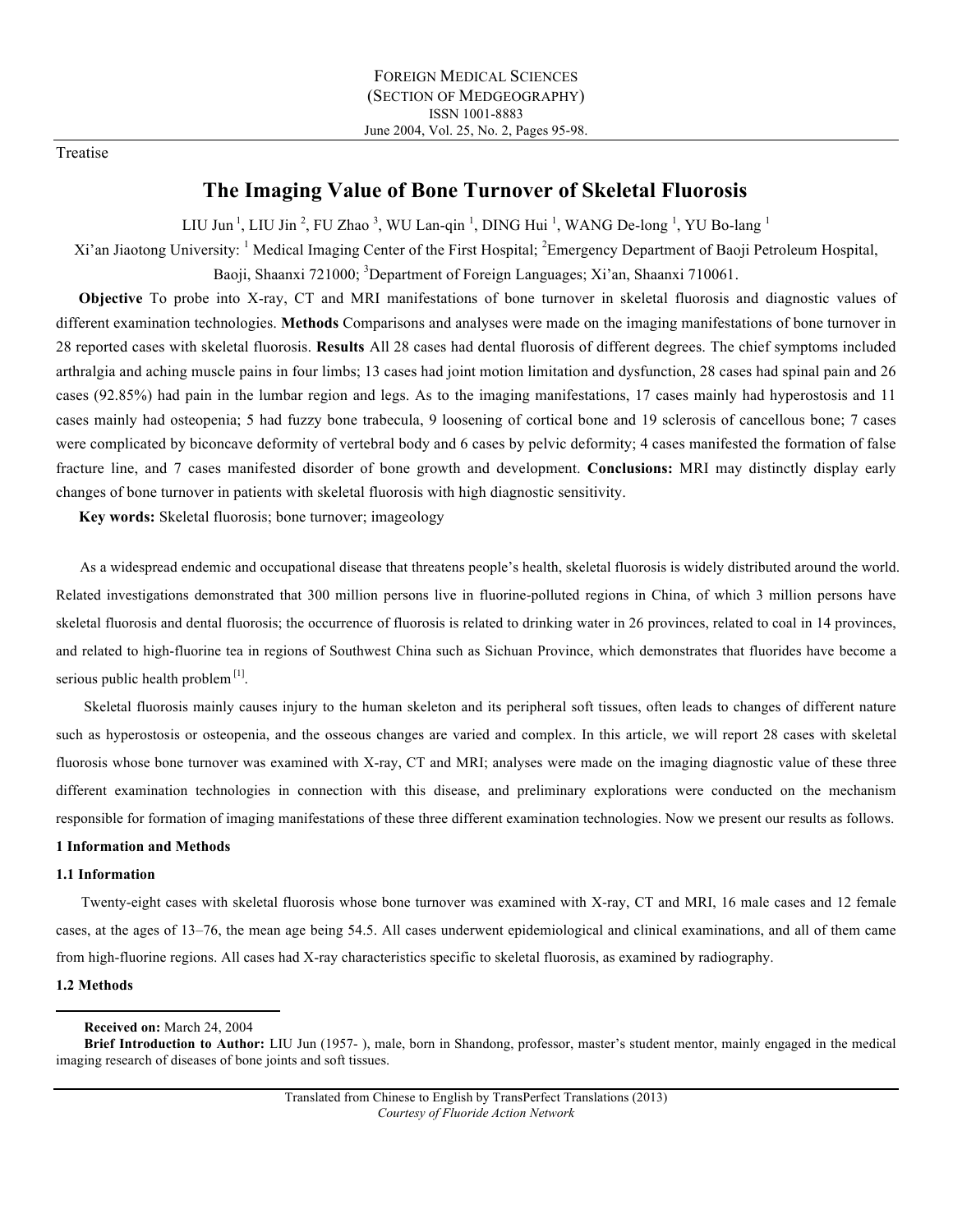**1.2.1 Examination by radiography:** All cases in this research underwent routine X-rays of bone joints, including anteroposterior and lateral films of cervical, thoracic and lumbar vertebrae, and anteroposterior films of pelvis. 15 cases underwent radiography of anteroposterior and lateral films of ulna, radius and elbow joints, 8 cases had anteroposterior and lateral films of tibia, fibula and knee joints, 3 cases had anteroposterior films of wrist joints and 4 cases had anteroposterior films of shoulder joints.

**1.2.2 CT examination:** CT Vision spiral CT scanner made by PHILIPS Co. was employed. Sixteen cases underwent CT scan of transverse sections of thoracic and lumbar vertebrae in routine bone windows of spine and intervertebral disc and windows of soft tissues. Matrix:  $512 \times$ 512, thickness of spinal layer: 10 mm, spacing: 10 mm; layer thickness of intervertebral disc: 5 mm, spacing: 5 mm.

**1.2.3 Magnetic resonance imaging (MRI) examination:** Gyroscan Intera 1.5T superconducting magnetic resonance imaging device made by PHILIPS Co. was employed. Six cases underwent plain MRI scan of thoracic and lumbar vertebrae; surface coil and routine TSE protocol were used to perform sagittal and transverse scans. T1W1 sagittal scan: TR/TE = 400–500 ms/13–15ms; T2W1 sagittal and transverse scan: TR/TE = 3,000–3,500 ms/110–130ms; slice thickness: 4 mm; spacing: 0.4 mm; matrix:  $256-323 \times 512$ ; FOV: 150–350 mm; RFOV: 80–100%. Analyses were made on data from the above X-ray, CT and MRI examinations.

### **2 Results**

### **2.1 Clinical Results**

All 28 cases came from high-fluorine epidemic regions and had dental fluorosis of different degrees. Their clinical manifestations varied due to the different degrees of joint injuries and individual sensitivity to the injuries. The clinical symptoms mainly included arthralgia and muscle ache (myodynia) of four limbs of different degrees. Thirteen cases had joint motion limitation and dysfunction, 28 cases had pain in the spine (rachialga) and 26 cases (92.85%) had pain in the lumbar region (lumbago) and legs (skelagia). Twelve cases developed spinal curve deformity, 8 cases numbness or paresthesia of four limbs, 9 cases achillodynia, 2 cases genu valgum and 5 cases genu varum.

### **2.2 Radiographic Results**

Seventeen cases showed X-ray manifestation mainly characterized by hyperostosis, and 11 cases showed X-ray manifestation mainly characterized by osteopenia. Seven cases had general elevation of density of spinal cancellous bone, 12 cases had focal elevation of bone density, 9 cases had reticular elevation of bone density complicated by loosening and thinning of cortical bone, 7 cases had spinal biconcave deformation and 6 cases had pelvic deformity including one case with flat pelvis. Eleven cases manifested loosening of cortical bone of four limbs, of which 9 cases developed general reduction of bone density of different degrees of four limbs, fuzzy bone trabecula and laminating and thinning of cortical bone, 4 cases had false fracture line, 2 cases had genu valgum and 5 had cases genu varum. Six cases developed bending of fibula and tibia complicated by thickening of cortical bone in the bent side and laminating, fuzzing and thinning of cortical bone in the contralateral side. Two cases developed widening of diaphyseal epiphysis of long bones so that the epiphysis end assumed the appearance of a cup rim; 3 cases manifested fuzzy temporal calcification belt including one case whose temporal calcification belt had a brush-like appearance; 2 cases manifested widening of epiphyseal plate which assumed the appearance of a cup rim; 7 patients had lines of growing disorder of different degrees. Twenty-eight cases were complicated by calcification of ligaments, attaching sites of muscles, interosseous membranes, muscular tendons or joint capsules of different degrees.

### **2.3 CT Results**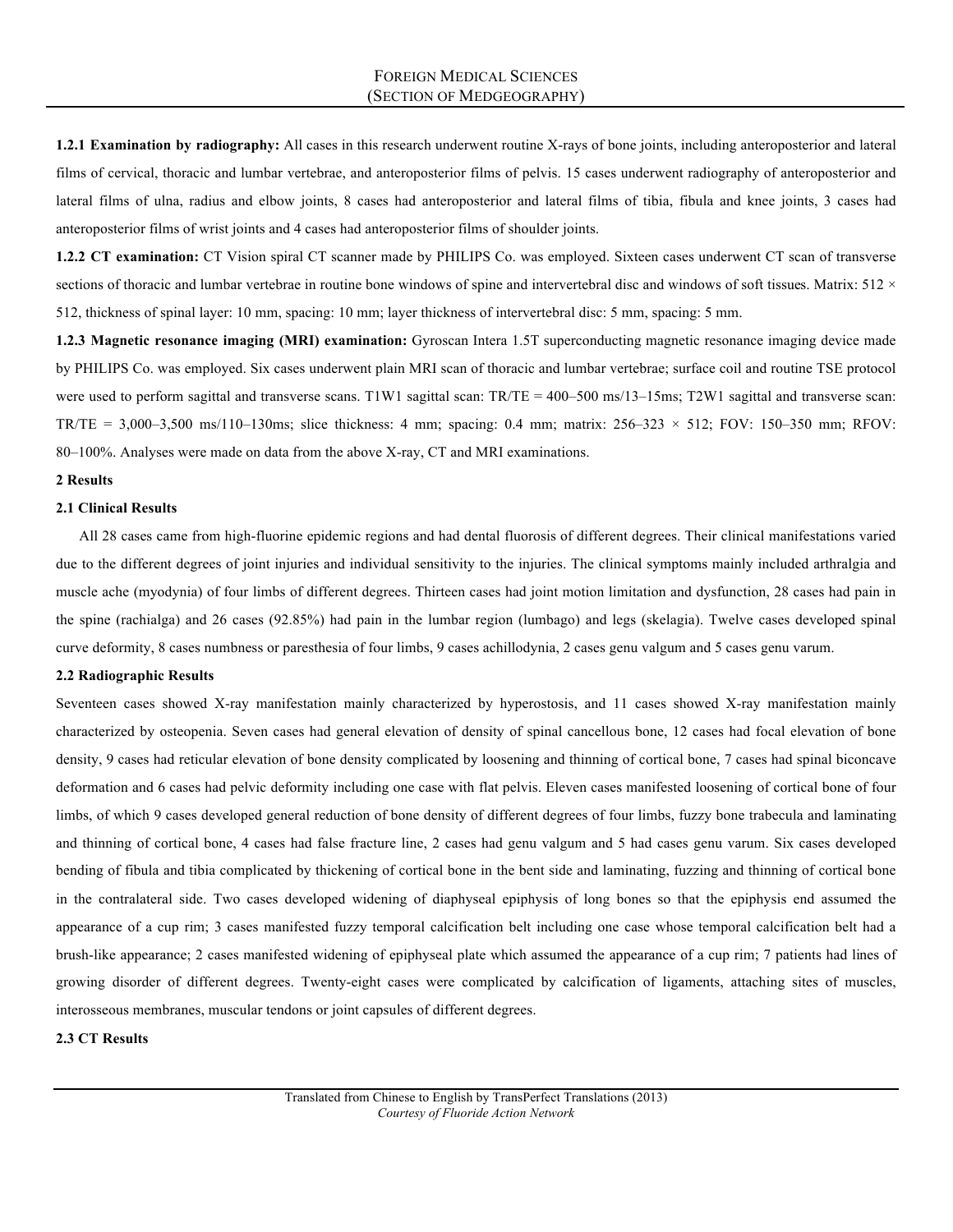Of 16 cases undergoing CT examination of the spine, 7 cases underwent CT scan of thoracic vertebrae and 9 cases lumbar vertebrae. The CT manifestations included elevation of vertebral cancellous bone density and CT values higher than normal plus loosening of cortical bone, complicated by thickening and calcification of different degrees of anterior vertical ligament, posterior vertical ligament, and yellow ligament between multiple vertebrae. Five cases had hyperostosis and sclerosis of small intervertebral joints complicated by protrusion of intervertebral disc, leading to stenosis of spinal canal, disappearance of extradural fat clearance, and compression of dural sac. Three cases developed serious spinal stenosis which assumed an appearance of three-leaf clover, and transverse diameter, anteroposterior diameter and area of spinal canal were all significantly smaller than normal values.

## **2.4 MRI Results**

All 6 cases had noticeable skeletal fluorosis and spinal stenosis of different degrees; their spines and nerves were compressed, manifesting as centripetal changes; one case had spinal compression in the thoracic segment, 2 cases had it in thoracic and lumbar segments, and 3 cases had compression of dural sac in the lumbar segment. One case manifested focal degeneration of compressed spine that gave rise to lamellar long T1 and long T2 signal intensities. Five cases had general reduction of intensity of spinal vertebral signals, giving rise to relatively uniform long T1 and short T2 signal intensities. One case had nonuniform reduction of spinal vertebral signal intensities; three cases developed thickening of posterior vertical ligament, and 5 cases developed thickening of stepwise multiple thickening of yellow ligaments. Four cases developed thickening of anterior vertical ligament. Three cases developed multiple dilations and hypertrophies of intervertebral joints, leading to shrinkage of intervertebral holes, compression of nervous roots, and transverse stenosis of spinal canals. Two cases had multiple protrusions of intervertebral discs, and 2 cases had bulging intervertebral discs. Multiple thickening of yellow ligaments, multiple protrusions of intervertebral discs and bulging of intervertebral discs leading to the compression of spine and dural sac and consequential spinal bead-like stenosis and anteroposterior stenosis of spinal canals. All cases in this research were complicated by hyperostosis of spinal edge and formation of bone bridges of different degrees, giving rise to noticeable long T1 and short T2 signal intensities.

#### **3 Discussion**

After the completion of bone development, bone metabolism will continue for life. The metabolic process of the skeleton is the process during which osteoblasts form new bones and the process during which osteoclasts absorb old bones, and this metabolism of osseous tissue is called bone turnover that comprises two opposite and integrated processes: bone absorption and bone formation. During the period of bone growth, skeletal bone turnover manifests itself as bone modeling; during the period of bone development and maturation, skeletal bone turnover manifests itself as bone reconstruction. Bone reconstruction occurs in the basic multicellular unit; in each basic multicellular unit, the activity of osteoblasts and osteoclasts is in a persistent and dynamic equilibrium. The bone turnover continues in the skeleton for life; this process is relatively slow under physiological conditions, and the acceleration of this process is considered to be a common phenomenon of chronic fluorosis and one important characteristic of skeletal fluorosis [2].

The radiological manifestations of skeletal fluorosis mainly include changes associated with hyperostosis and with osteopenia that manifest themselves as follows: general elevation of spinal cancellous bone density, focal elevation of bone density, reticular elevation of bone density complicated by loosening and thinning of cortical bone, biconcave deformity of spine, pelvic deformity, and loosening of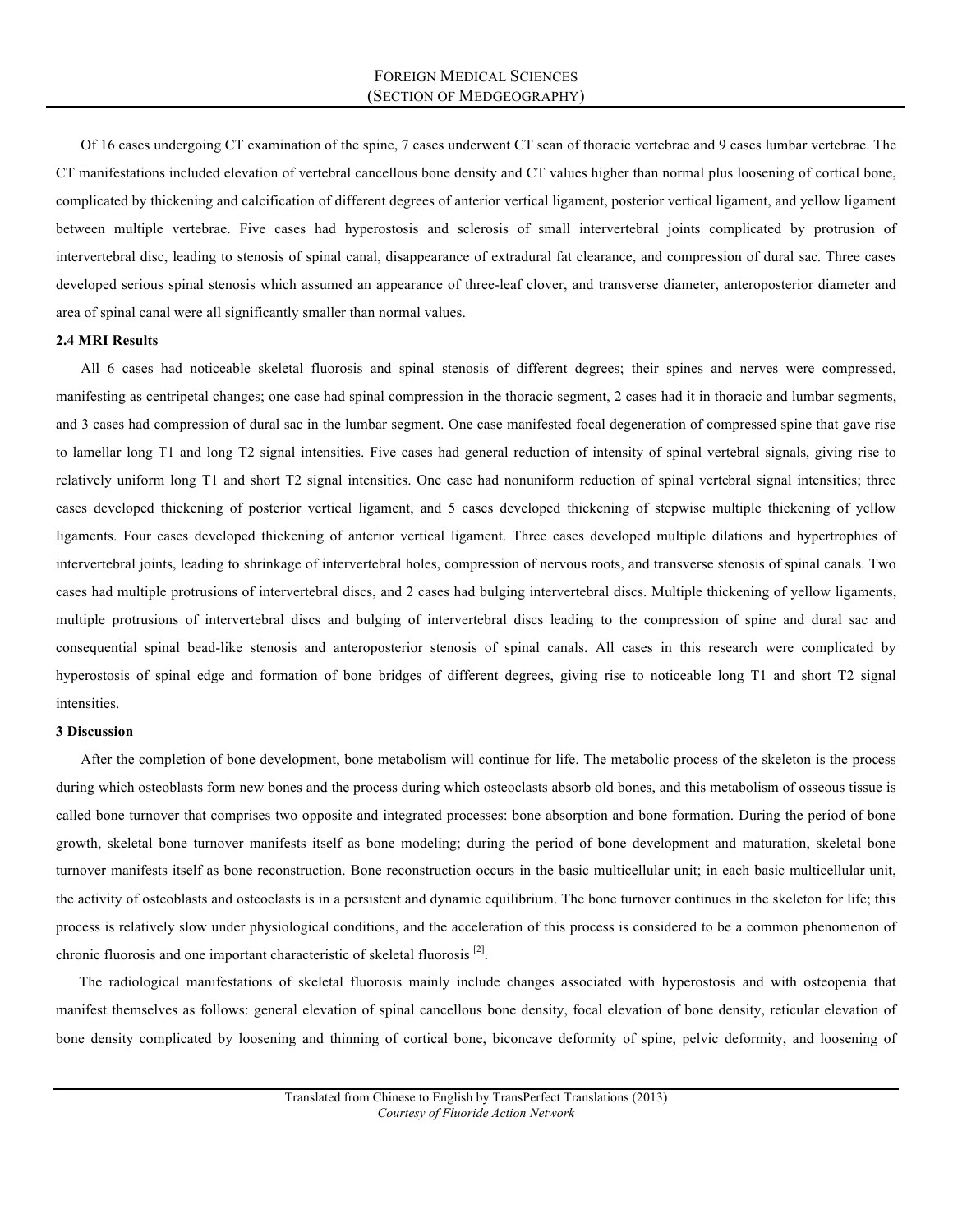cortical bone. In case of appendicular skeleton, there may be: general reduction of bone density of different degrees; fuzzy bone trabecula and laminated and thinned cortical bone; formed false fracture line, genu valgum and genu varum; thickened cortical bone in the bent side, and laminated, fuzzy and thinned cortical bone in the contralateral side. The diaphyseal epiphysis of long bones widens to assume the appearance of a cup rim; temporal calcification belt becomes fuzzy and assumes a brush-like appearance; the epiphyseal plate widens and assume the appearance of a cup rim; lines of growing disorder form, and calcification of ligaments, attaching sites of muscles, interosseous membranes, muscular tendons or joint capsules occur to different degrees. CT manifestations include elevation of vertebral cancellous bone density and CT value higher than normal and loosening of cortical bone, complicated by thickening and calcification of different degrees of anterior vertical ligament, posterior vertical ligament, and yellow ligament between multiple vertebrae. Certain cases may have hyperostosis and sclerosis of small intervertebral joints complicated by protrusion of intervertebral discs, leading to stenosis of spinal canal, disappearance of extradural fat clearance, and compression of dural sac. In severe cases, the spinal canal assumes an appearance of three-leaf clover, and transverse diameter, anteroposterior diameter and area of spinal canal are all smaller than normal values. MRI may reveal spinal stenosis of different degrees leading to compression of spine and nerves manifesting as centripetal changes, and most cases show compression in the thoracic segment and thoracic and lumbar segments, as well as compression of the dural sac in the lumbar segment. The compressed spine may show focal degeneration and show lamellar long T1 and long T2 signal intensities.

Comprehensive comparisons and analyses made on the above three imaging methods are as follows: X-ray films show 2D images to display the radiological manifestations of skeletal fluorosis of different types with strong specificity, and the diagnosis of skeletal fluorosis based on this method may be made definite; however, its sensitivity is relatively low, and the radiological manifestations revealed by this method would occur generally at the middle or advanced stage of skeletal fluorosis. CT scan produces 3D images, thus it may offer more information as compared with X-ray films; not only may CT scan display the skeletal changes, but it may also display protrusion of intervertebral discs, stenosis of spinal canal, disappearance of extradural fat clearance, and compression of dural sac, and may also measure transverse diameter, anteroposterior diameter and area of spinal canal. MRI produces multi-dimensional images, therefore it may offer images in transverse, sagittal and coronal sections and in oblique planes at different angles. Furthermore, MRI may show the early changes of bone turnover related to skeletal fluorosis. In skeletal fluorosis, the intensity of spinal vertebral signals shows an overall reduction on MRI manifestation as well as uniform long T1 signal and short T2 signal intensities. MRI may reveal thickening of posterior vertical ligament, stepwise multiple thickening of yellow ligament, thickening of anterior vertical ligament, multiple dilations and hypertrophies of intervertebral joints, which leads to the shrinkage of intervertebral holes, the compression of nervous roots and transverse reduction of spinal canal. MRI may also reveal multiple protrusions of intervertebral discs or bulging of intervertebral discs, and multiple thickening of yellow ligament leading to the compression of spine and dural sac and consequential spinal bead-like [stenosis] and anteroposterior stenosis of spinal canals. All cases in this research were complicated by hyperostosis of spinal edge and formation of bone bridges of different degrees, giving rise to noticeable long T1 and short T2 signal intensities.

The skeletal changes in patients with skeletal fluorosis include osteosclerosis, osteoporosis, osteomalacia, and calcification of soft tissues in periphery of bone joints. The early change of bone turnover revealed by MRI in cases with skeletal fluorosis is general reduction of intensity of spinal vertebral signals, which may be attributed to the following factors. First, excessive fluorine in vertebrae may induce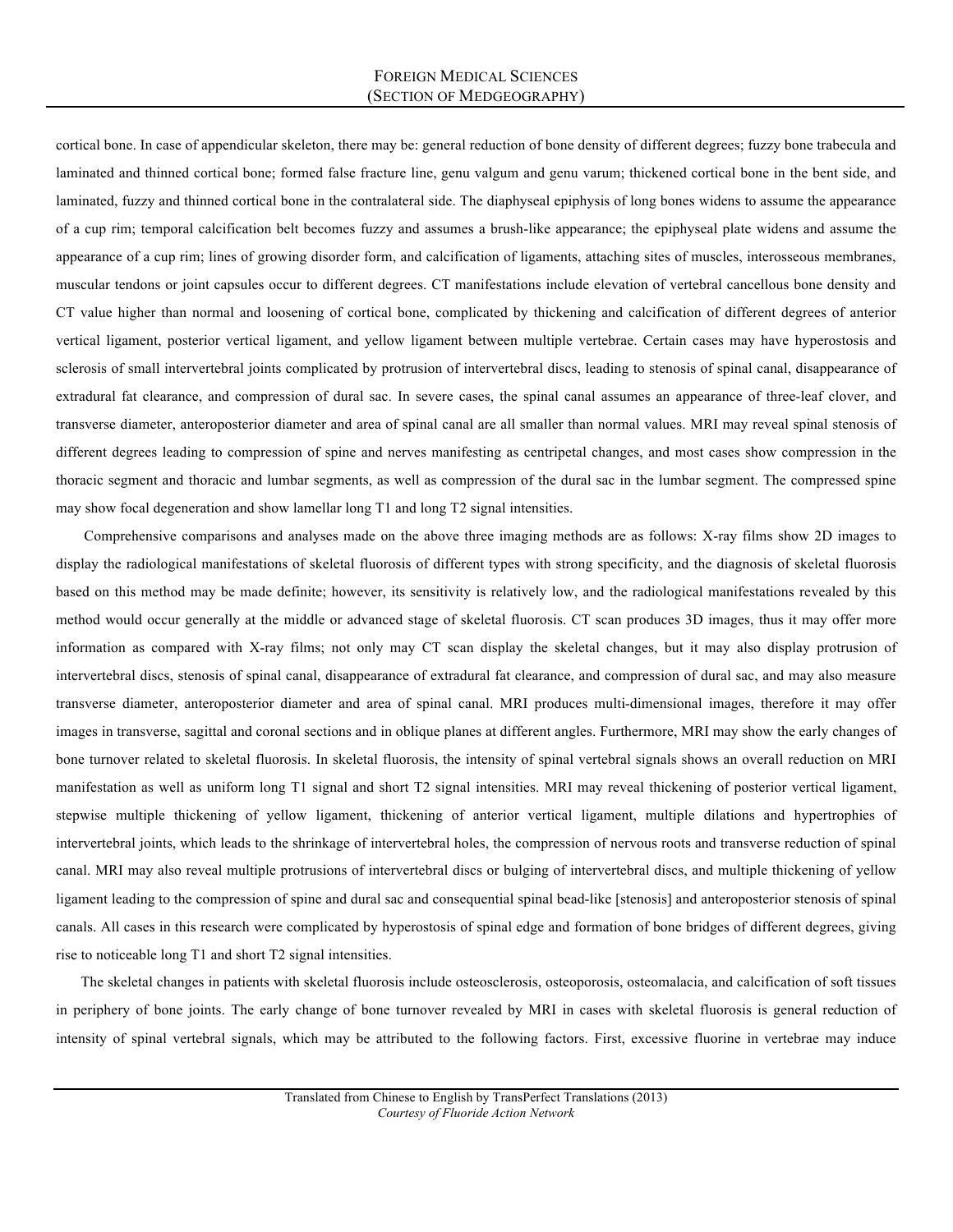increased bone density, demonstrating that the basic action of fluorine on bone turnover is to promote osteogenesis; for the spine that is mainly consisted of cancellous bone and that has more area for bone turnover as compared with appendicular skeleton, thus the bone mass would be increased more easily. Fluorides may promote karyomitosis of osteoblasts to promote the settlement of osteoblasts in tissues, leading to a stepwise acceleration of growth to increase the number of osteoblasts. Fluorine in bones may interchange with hydroxyl groups and bicarbonate ions on the surface of bone mineral crystals to settle down rapidly. During osteoblastic and osteoclastic activities, ions on the crystal surface would gradually enter crystals during recrystallization, and various bone components such as calcium, magnesium and phosphorus would be stabilized in the skeleton, but only fluorine may still enter tissues, which is the primary reason why accelerated bone turnover is considered a common phenomenon of chronic fluorosis and one important characteristic of skeletal fluorosis. Fluorides have a relatively high affinity with hydroxyapatite composed of calcium and phosphates; fluorine combines with calcium through its affinity to form calcium fluoride, or combines with phosphorus through its affinity to form fluorapatite, and calcium fluoride and fluorapatite as bone salts would settle down in the osseous matrix, causing increase of bone density to promote osteogenesis [3-4]. Second, excessive fluorine in bones may lead to the concurrent existence of osteoporosis and osteomalacia, reflecting that fluorine may locally decrease the bone mass in bone turnover. REN Li-qun made observations on the change of tibial diaphysis in rats as a model of skeletal fluorosis and found that perivascular gaps in the cortical bone of tibial diaphysis were enlarged, osteoclasts increased in number, and the whole cortical bone was involved in osteoporosis such that the cortical bone appeared to be worm-eaten, demonstrating the concurrent existence of osteoporosis and osteomalacia <sup>[5]</sup>. While hyperactive osteogenesis combined with insufficient calcium supply causes osteomalacia, secondary hyperparathyroidism may occur. Often skeletal fluorosis is accompanied by increased secretion of parathyroid hormone (PTH) that may mobilize calcium in the local skeleton and transfer the additional calcium in bodily fluids to soft tissues, causing the increased inflow of free calcium in cells and leading to intensified osteoclastic bone absorption and osteoporosis [6-8].

In summary, both hyperostosis and osteopenia may be manifested in an MRI as general reduction of intensity of spinal vertebral signals such that MRI would reveal relatively uniform long T1 signal and short T2 signal intensities. Both hyperostosis and osteopenia may reduce the bone marrow tissue to remarkably lower the density of hydrogen protons in cancellous bones, causing general reduction of intensity of spinal vertebral signals. Therefore, MRI may distinctly display early changes of bone turnover in patients with skeletal fluorosis with high diagnostic sensitivity.

# **References:**

[1] Watanabe T, Kondo T, Asanuma SH, et al. Skeletal fluorosis from indoor burning of coal in southwestern China [J]. Fluoride, 2000, 33(3): 135-139.

- [2] Gupta SK, Gambhir S, Mithal A, et al. Skeletal scintigraphic findings in endemic skeletal fluorosis [J]. Nucl Med Commun, 1993, 14(5):384-390.
- [3] FU Zhao, LIU Jun. Studies on the correlation between fluorides and bone density [J]. Foreign Medical Sciences (Section of Medgeography), 1999, 20(1): 5-7.
- [4] FU Zhao, LIU Jun. The action of fluorides in the treatment of osteoporosis [J]. Foreign Medical Sciences (Section of Medgeography),